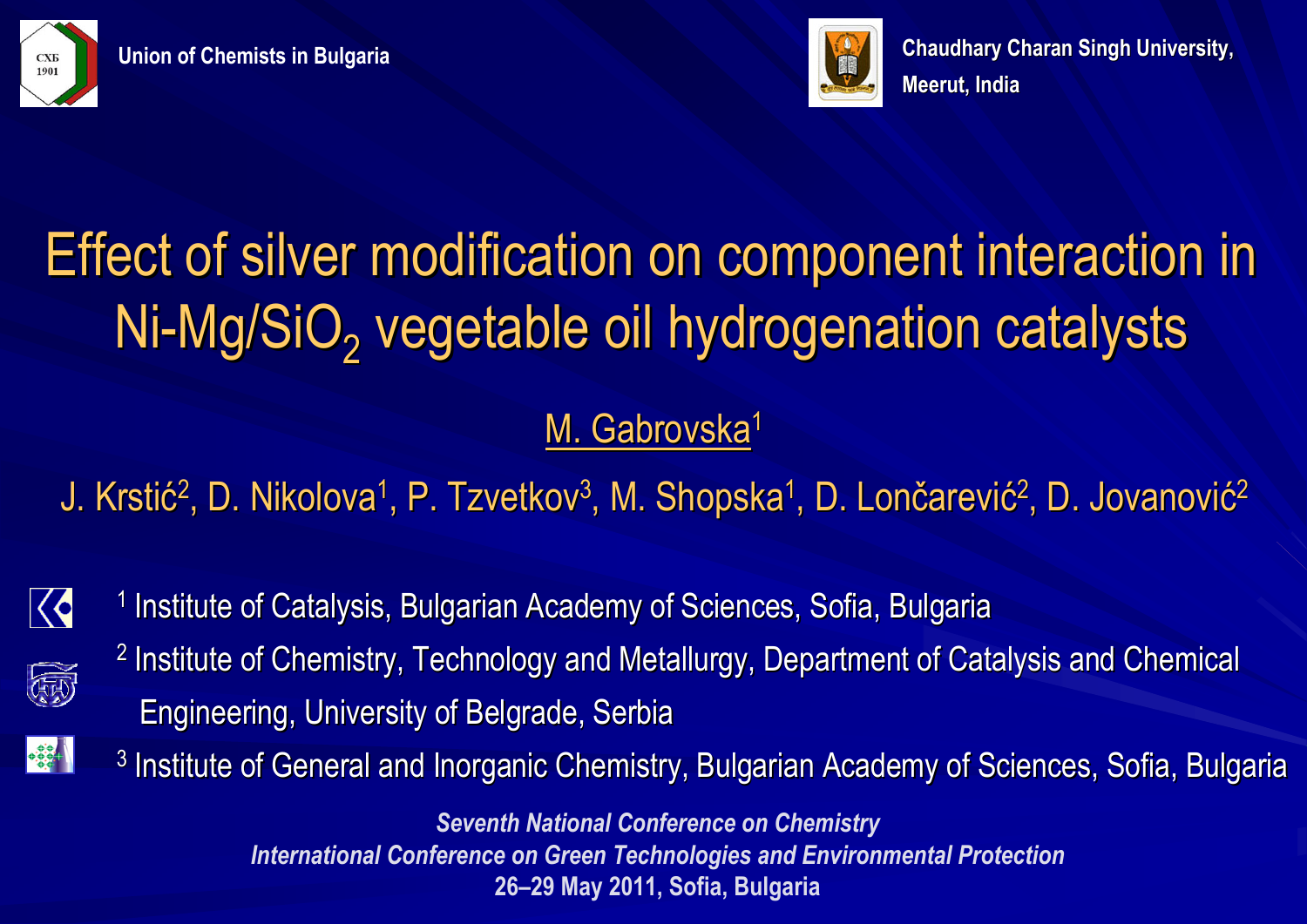This study represents part of our investigations realized in the frame of a joint research project between Institute of Catalysis, Bulgarian Academy of Sciences, Sofia, and Department of Catalysis and Chemical Engineering, Institute of Chemistry, Technology and Metallurgy, University of Belgrade: "Ni/SiO<sub>2</sub> catalysts for edible vegetable oil hydrogenation with controlled pore structure".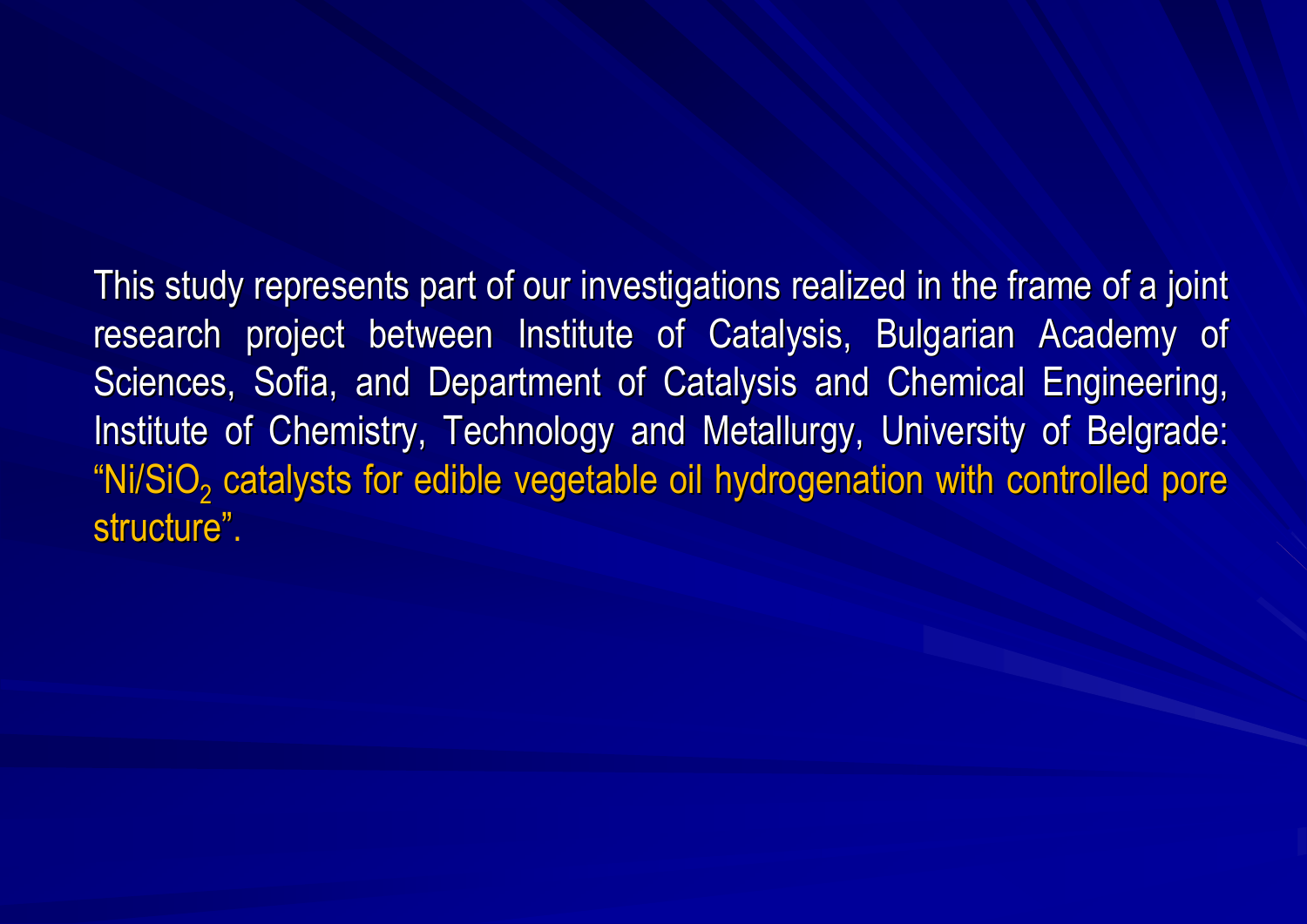# The catalytic partial hydrogenation of vegetable oils

continues to be applied as one of the most universal methods in the modern chemical industry, aimed at:

- $\Rightarrow$  decreasing the unsaturation of the high fatty acids;
- $\Rightarrow$  modifying the physical properties of the oils;

 $\Rightarrow$  enhancing the oxidation and thermal stability of the hydrogenated products: raw materials for the manufacture of margarines, cooking, frying and salad oils, chocolates, ice creams, shortenings and bakery products.

Currently, metallic nickel (22–25 wt.%) supported on different sources of silica and impregnated with hardened oil, represents the commonly applied commercial catalyst for the process because of the high activity, inert nature relative to oil and low cost.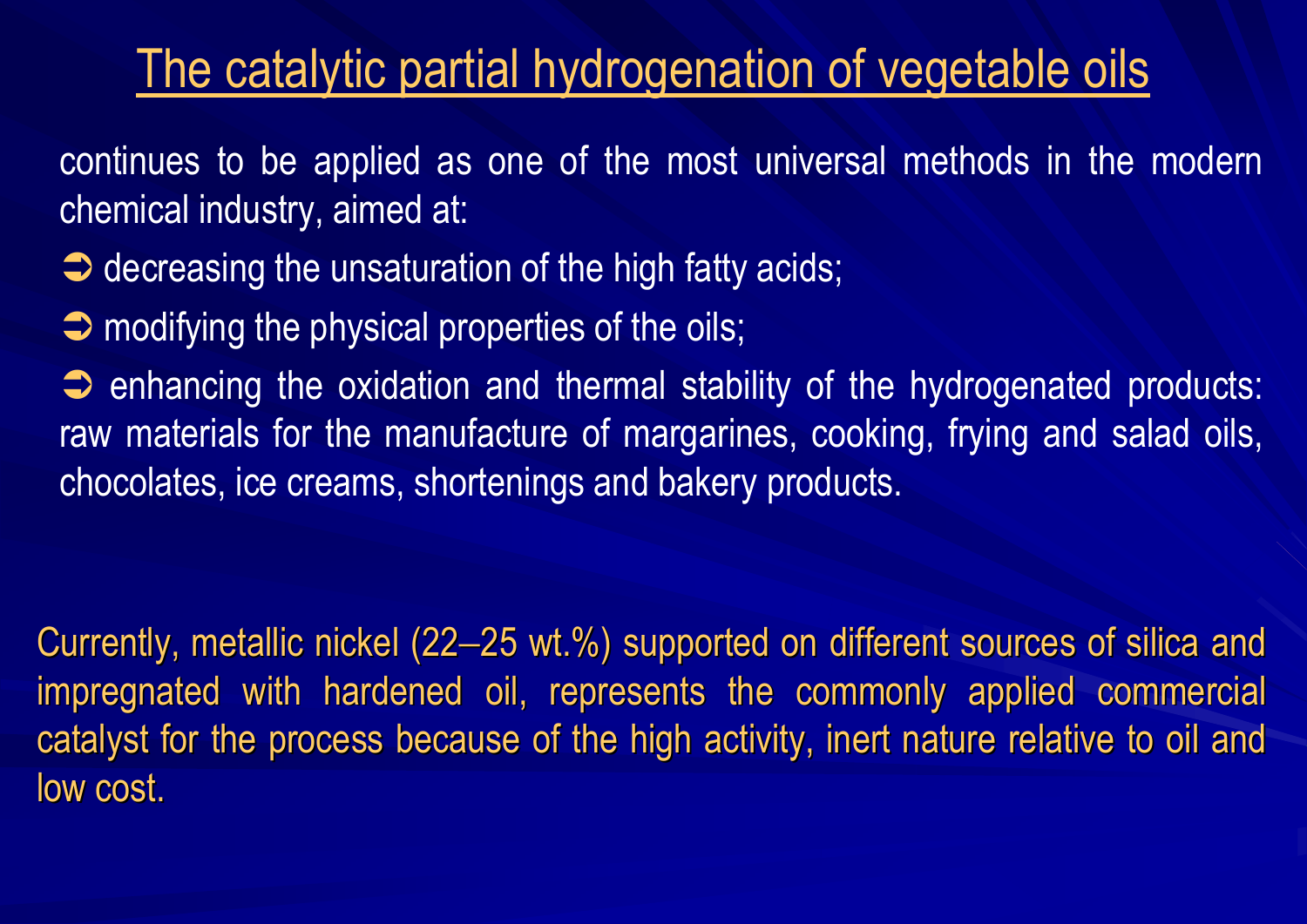We studied Ni-Mg hydrogenation catalysts supported on two types of silica sources, diatomite (a natural product) and water glass (a synthetic commercial product) and established that both catalysts manifested similar soybean oil hydrogenation activity *(Gabrovska et al., Applied Catalysis A: General 299 (2006) 73 A: General 299 (2006) 73* <sup>−</sup>*83)*



We should note that crude diatomite has some disadvantages such as:

- $\Rightarrow$  variation of composition from batch to batch;
- $\Rightarrow$  presence of different impurities.

Therefore, a number of mechanical, chemical and thermal treatments are necessary to obtain a pure and activated support.

Water glass, as an alternative source of silica, allows the preparation of low cost catalyst. Thus, the prolonged and expensive procedures for purification of the crude diatomite can be avoided.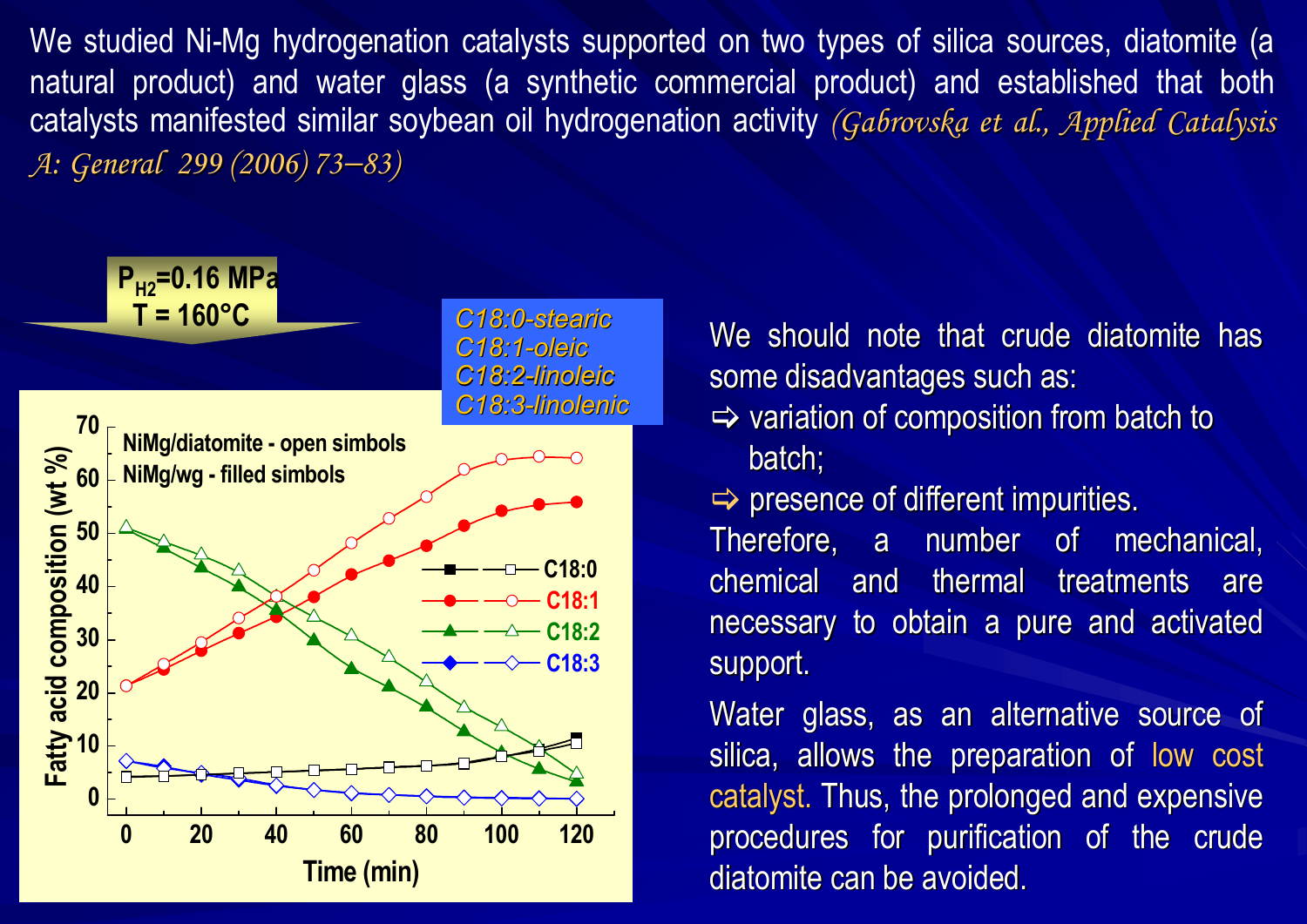It is well known that metallic silver as a member of IB group metals decreases the reduction temperature of the transition metal ions.

It may be supposed that introduction of silver to Ni-Mg/SiO<sub>2</sub> system could diminish\_ the reduction temperature of the  $Ni<sup>2+</sup>$  ions, which may be a precondition for better reduction to the metallic nickel state. This will contribute to the formation of a large number of catalytic active centers (Ni<sup>0</sup>) on the surface, hence, higher hydrogenation activity may be expected.

This fact directed us to improve the activity of the Ni-Mg/SiO<sub>2</sub> catalyst by the following steps:

(i) modifying the system by addition of Ag (i) modifying the system by addition of Ag

(ii) preparing the precursor samples by co-precipitation, thus achieving a more strong contact between the Ni and Ag species and favoring their interaction.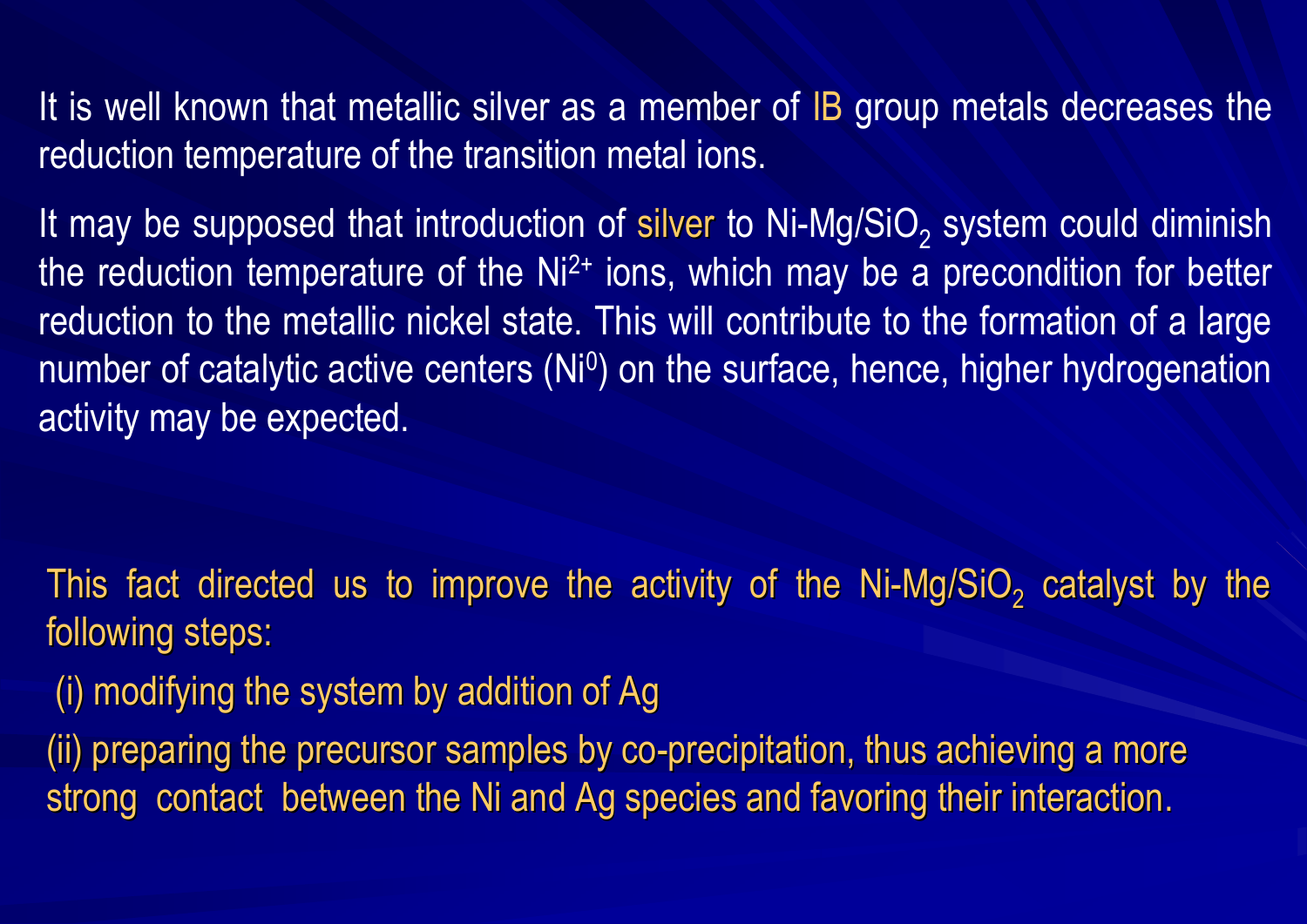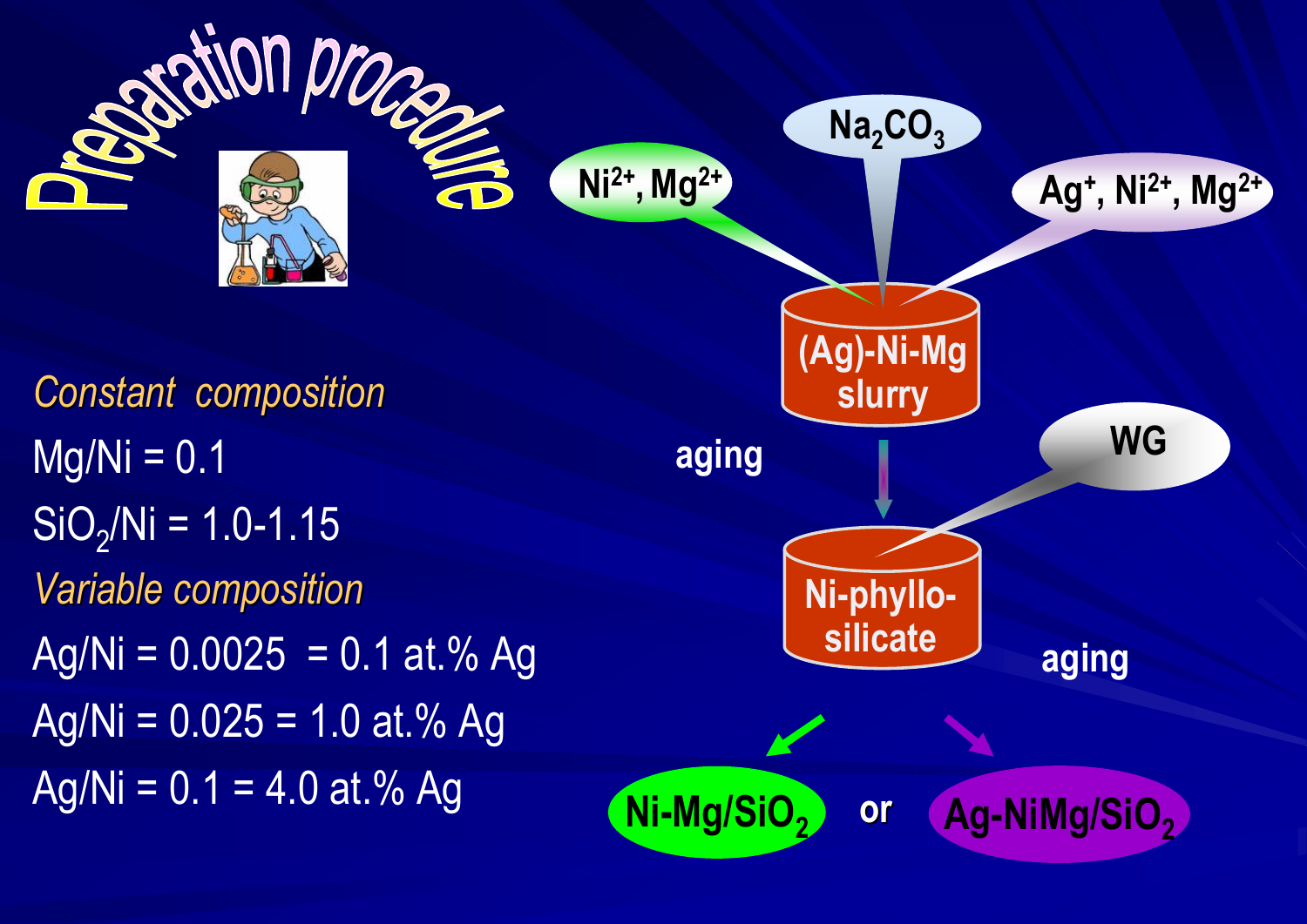| Sample         | <b>ISSA</b>         | Color                   | <b>Chemical composition (atomic %)</b> |      |          |       |
|----------------|---------------------|-------------------------|----------------------------------------|------|----------|-------|
|                | (m <sup>2</sup> /g) | $Ag^* \rightarrow Ag^0$ | Ni                                     | Mg   | Ag       | Si    |
| Ni-Mg          | 198                 | green                   | 44.45                                  | 4.45 | $\equiv$ | 51.10 |
| $ 0.1$ Ag-NiMg | 151                 | green                   | 44.40                                  | 4.43 | 0.11     | 51.10 |
| $ 1.0$ Ag-NiMg | 164                 | pale-grey               | 43.95                                  | 4.38 | 1.10     | 50.57 |
| $ 4.0$ Ag-NiMg | 217                 | grey                    | 42.56                                  | 4.26 | 4.26     | 48.92 |

What is the effect of silver presence and silver content on the interaction between the components in the as-synthesized and reduced at 430°C solids?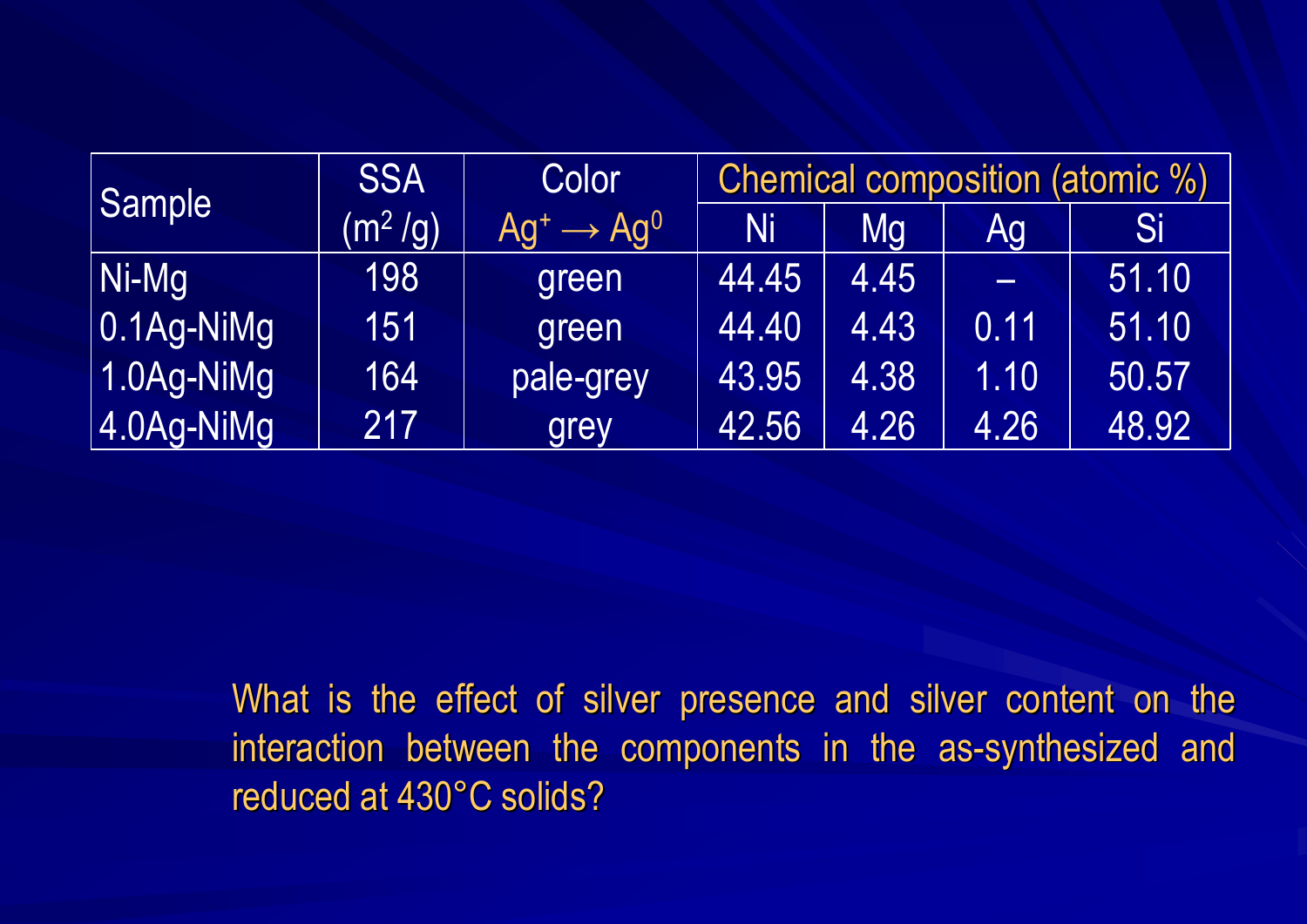

### As-synthesized

cubic metallic Ag phase

α-Ag $_2$ CO $_3$  phase

Ag+ ions are weakly bonded to the surface of the silica and as a result partly the Ag<sup>+</sup> ions are readily reduced to the metallic state during the preparation

Interaction between Ni+Mg+SiO $_{\rm 2}$  leads to the  $\,$ formation of Ni-phyllosilicate layers with antigorite-like structure which covers the surface of the silica particles

Ni-phyllosilicate phase is fully amorphizated or "covered" by the Agcontaining entities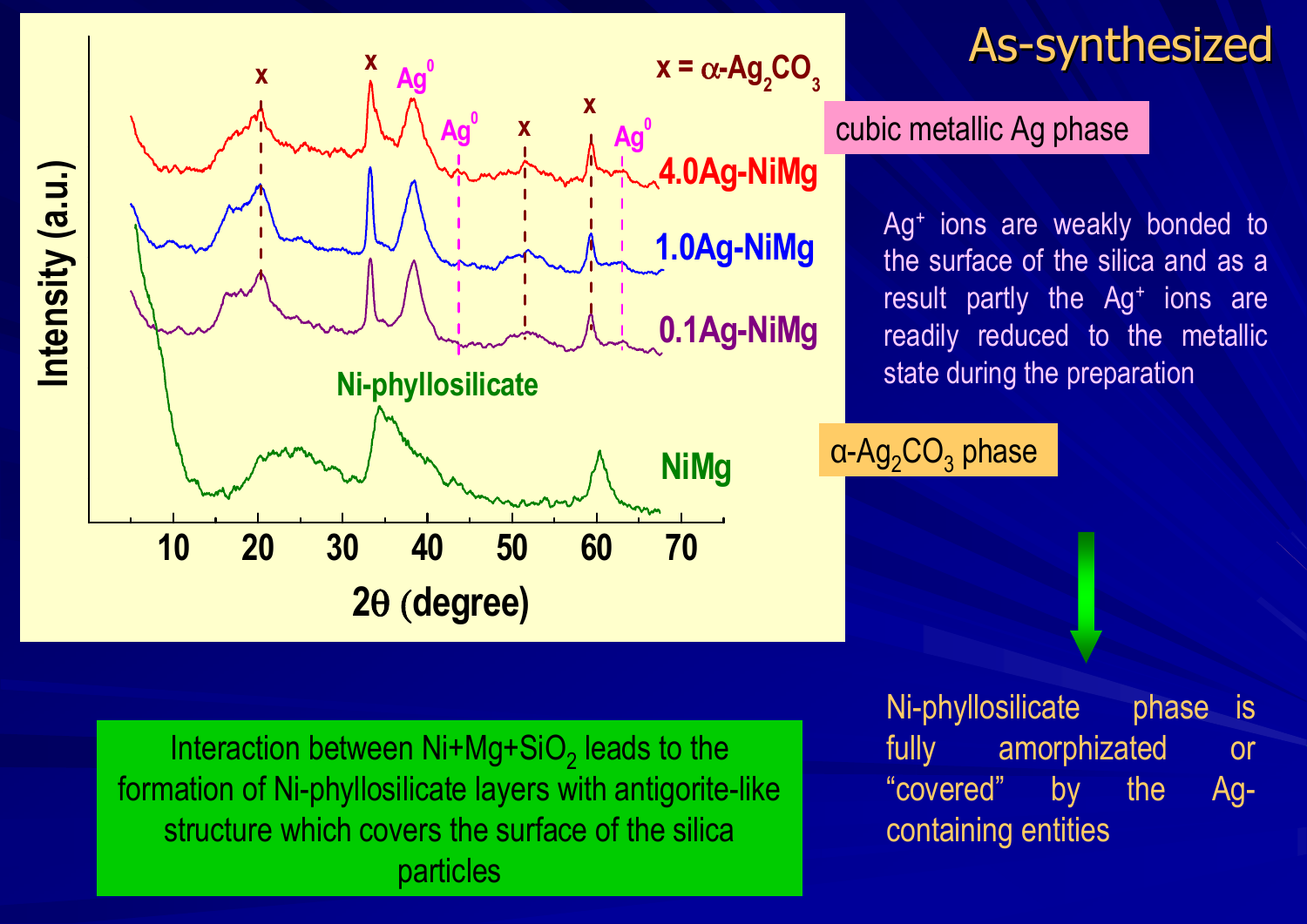

The IR spectra of the solids demonstrate absence of the typical vibrations of the silica network: asymmetric Si —O—Si (~1100 cm<sup>-1</sup>); symmetric Si − O <sup>−</sup>Si ( ∼800 cm <sup>−</sup>1); free Si–OH groups (~970 cm<sup>-1</sup>); Si − O <sup>−</sup>Si bending vibration ( ∼470 cm <sup>−</sup>1).

### As-synthesized

#### NiMg

 $\blacktriangleright$ The bands at ~1020 cm<sup>-1</sup>,  $\sim$ 665 cm $^{-1}$  and  $\sim$ 465 cm $^{-1}$  are attributed to Ni-phyllosilicate linkages (–Ni–O–Si–) with antigorite structure

The presence of Ag causes

- $\Rightarrow$  absence of the bands typical of Ni-phyllosilicate ;
- $\Rightarrow$  appearance of bands typical of Ag-containing phases.

#### In all samples

- $\Rightarrow$  water molecule deformation
	- vibrations at  $\sim$ 1625 cm<sup>-1</sup>;
- $\bigcirc$  CO<sub>3</sub> 2- anions at <sup>∼</sup>1385  $\rm cm^{-1}.$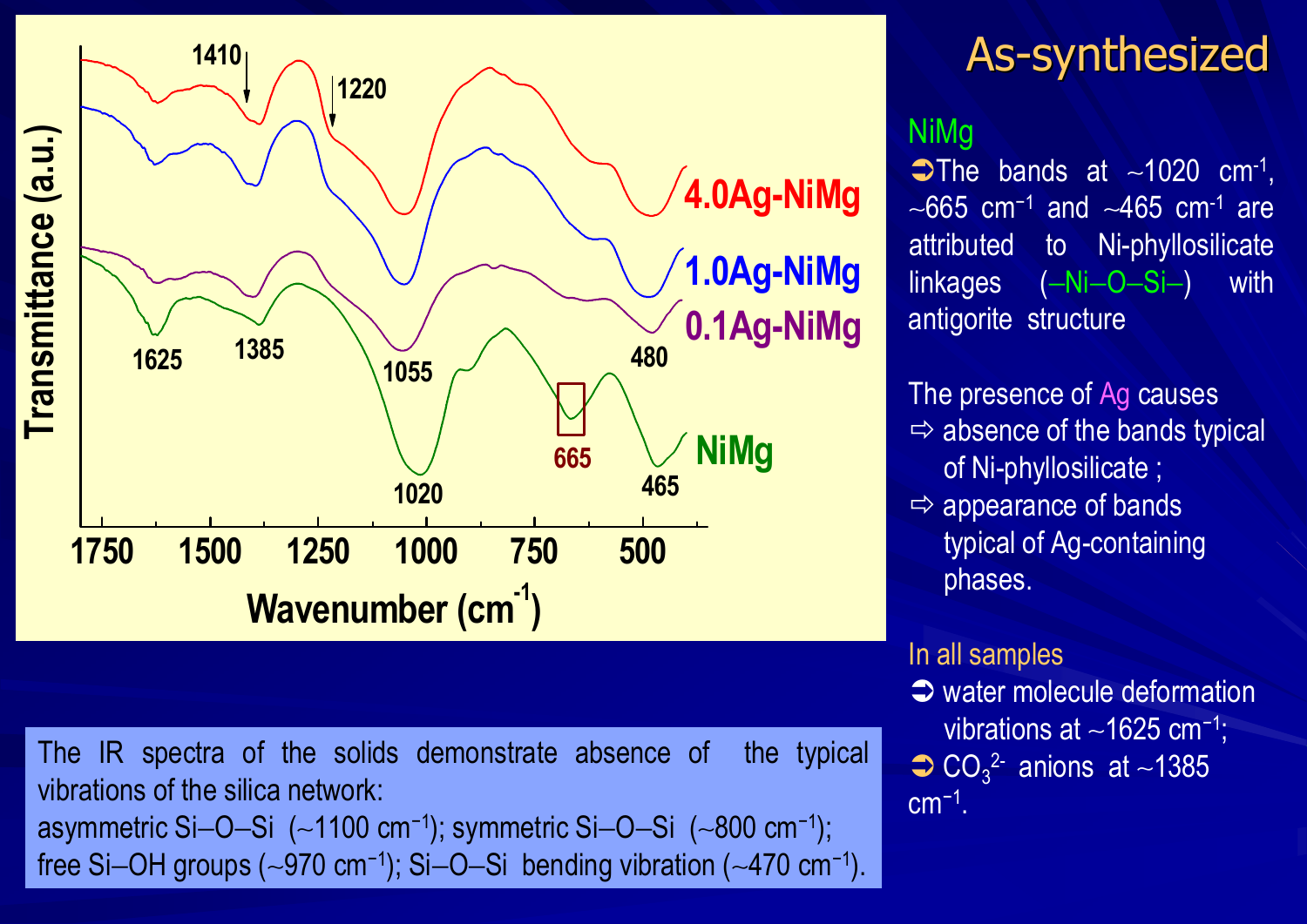## Reduced at 430°C/5h



The metallic Ag phase is better organized in the sample of the highest Ag loading

> The presence of silver diminishes the intensity of the Ni-phyllosilicate phase, indicating facilitated reduction of the  $Ni<sup>2+</sup>$  ions, which is better expressed with the increase of silver loading in the samples.

The presence of Ni-phyllosilicate phase in all samples signifies incomplete reduction of the Ni<sup>2+</sup> entities.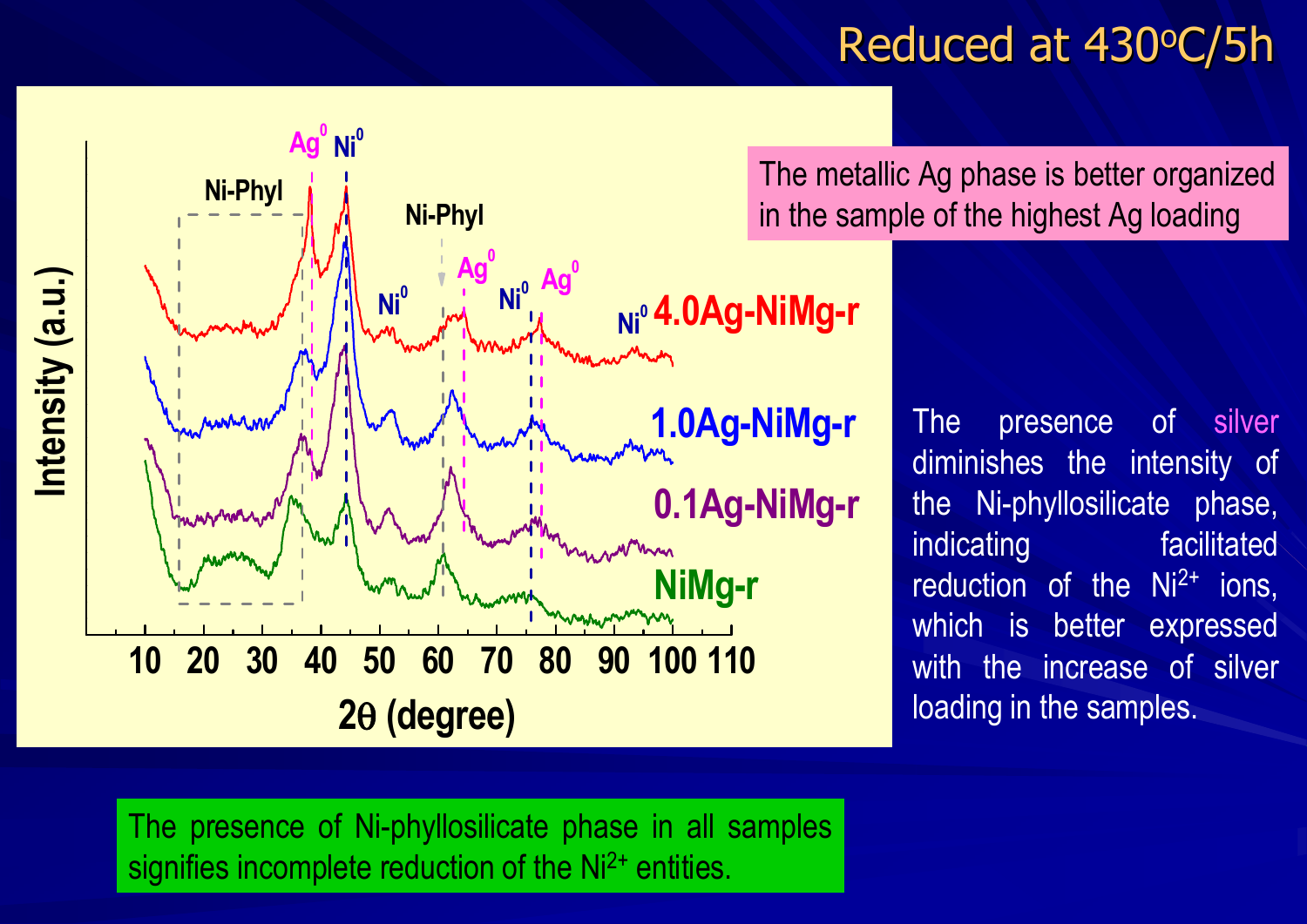### Reduced at 430°C/5h



The intensity of the bands at 665 cm<sup>-1</sup> typical of the antigoritelike structure decreases with the increase of Ag loading, thus showing enhanced reduction of the Ni<sup>2+</sup> species.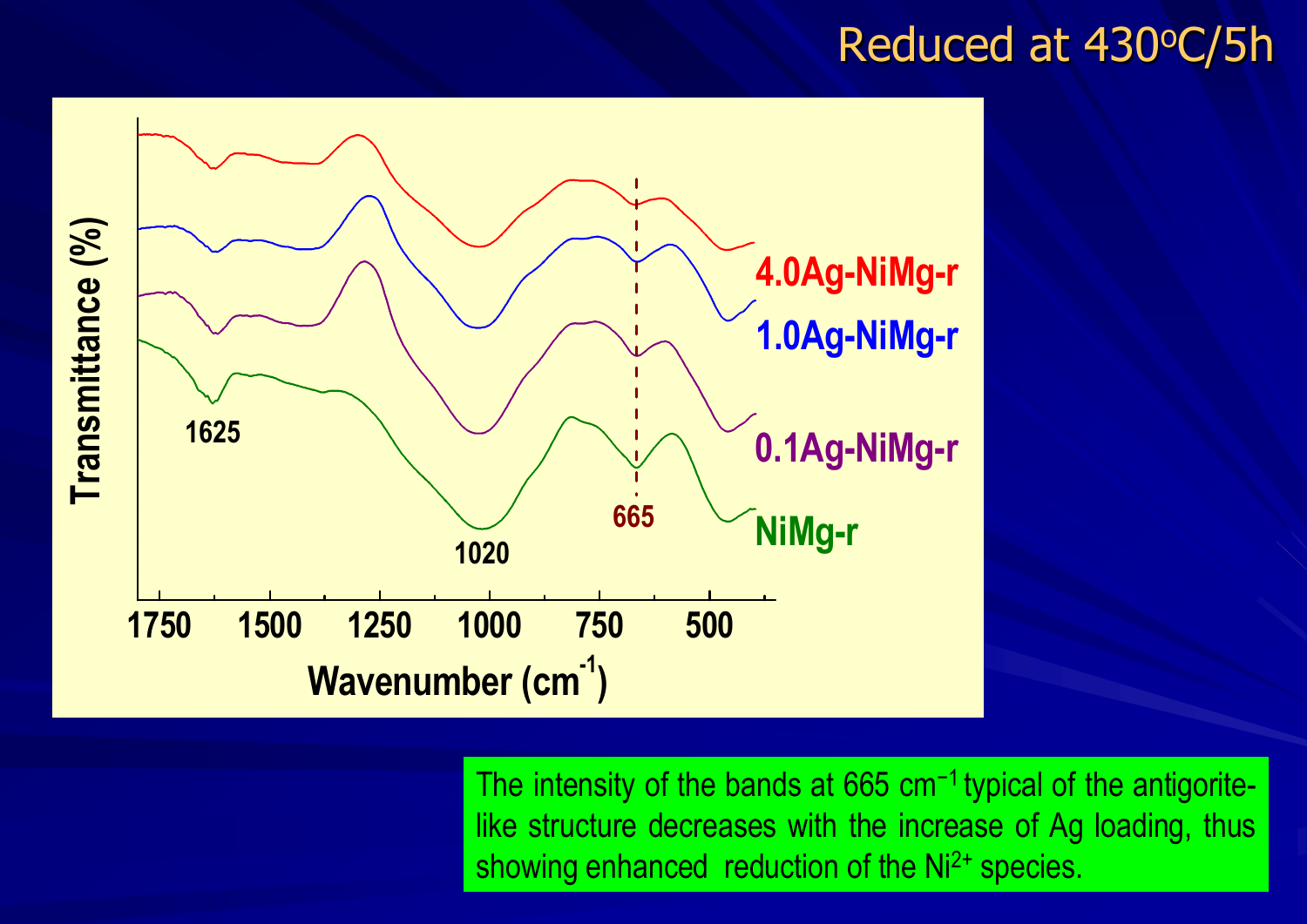

Temperature-programmed reduction study shows gradual shifting of the  $\mathsf{T}_{\mathsf{max}}$  to lower temperatures  $\overline{\phantom{a}}$ on increasing the silver concentration.

The main part of the  $Ni<sup>2+</sup>$  ions in the NiMg sample is reduced at ~630°C, while that in 4.0Ag-NiMg at ~300°C. Consequently, the highest quantity of modifier readily promotes the reduction of  $Ni<sup>2+</sup>$ ions.

The role of Ag in promoting the reduction of  $Ni<sup>2+</sup>$ is likely associated with the fact that Ag $^{\ast}$  ions are i reduced to the metal state at ca. 160  $^{\circ}$  lower than the reduction of the  $Ni<sup>2+</sup>$  ions.

Taking into consideration that silver and nickel do not form a solid solution at any composition under equilibrium conditions, it is assumed that Ag $^0$ provokes the activation of  ${\sf H_2}$  and the removal of oxygen atom from the Ni-containing phases *via* weakening the vicinal Ni $-$ O bonds.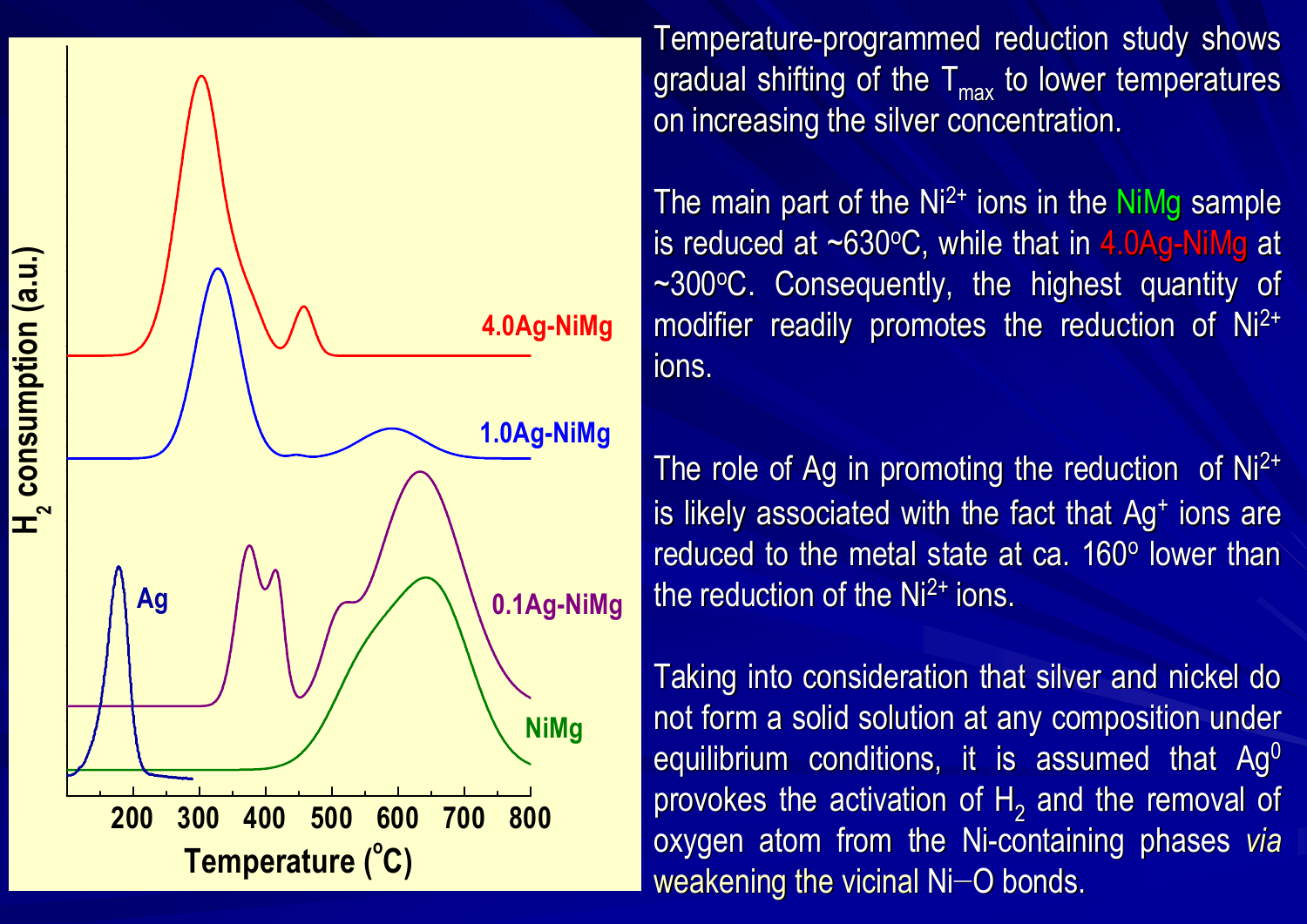

The hydrogenation activity of the reduced  $(430°C/5 h,$ a flow rate of 10 dm3/h and a heating rate of 2°C/min) and impregnated by pure paraffin oil catalysts is estimated by partial hydrogenation of sunflower oil at 150°C, pressure of 0.2 MPa and stirring rate of 1200 rpm in autoclave.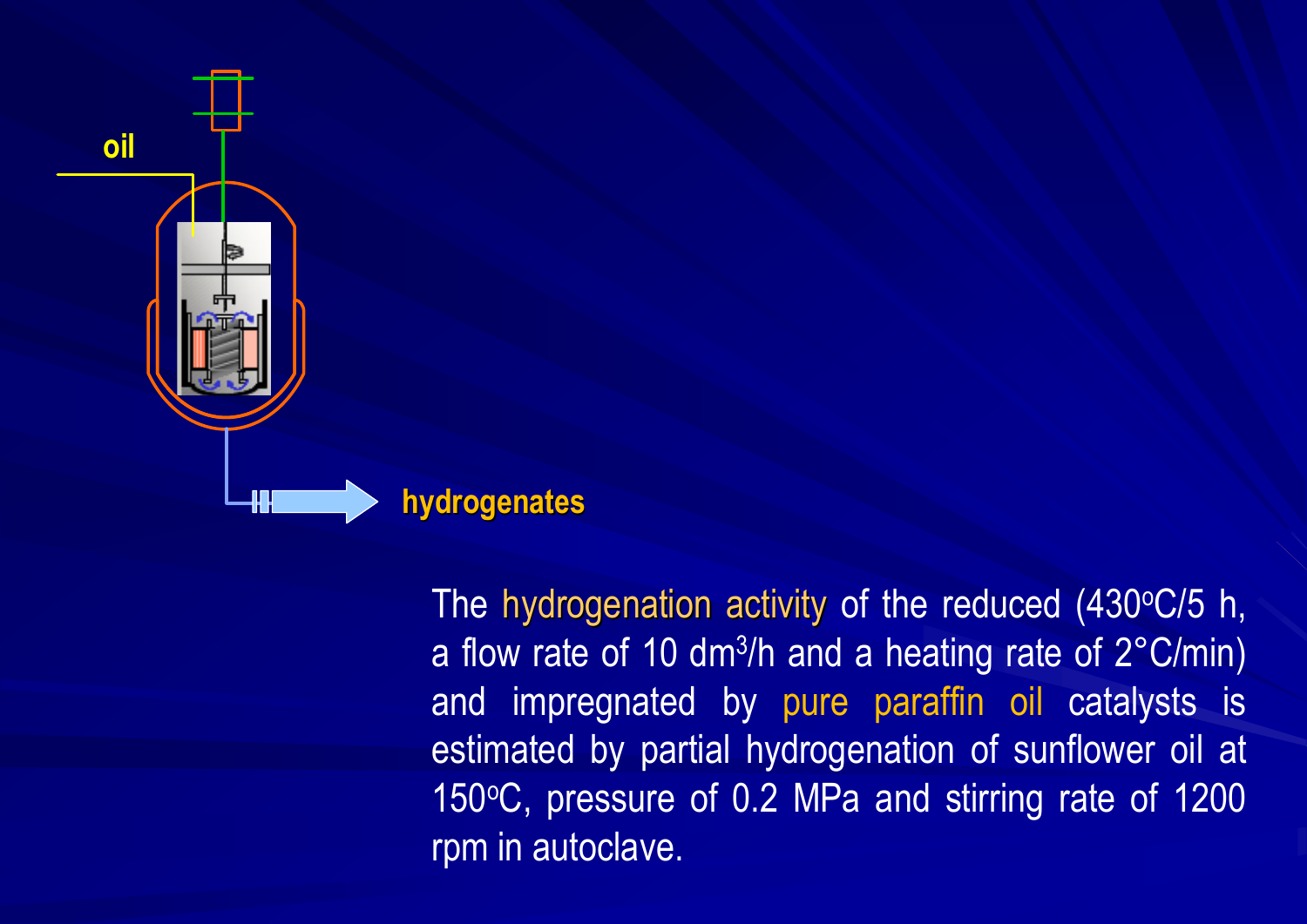

Thehydrogenation activity is represented by the change of the refraction index (RI) of the starting liquid oil with reaction time.

RI decreases at the end of the reaction from 1.464 (crude oil) to 1.455 and 1.454 using the NiMg and 4.0 Ag-MgNi catalysts, respectively.

If the criterion for the catalyst activity is the reaction time necessary to attain an iodine value (IV) of about 90, corresponding to the partially hydrogenated oil, the following results are obtained: 20 min (4.0 Ag-NiMg) and 48 min (NiMg). The shorter reaction time for equal RI indicates a higher activity of the Ag-modified catalyst.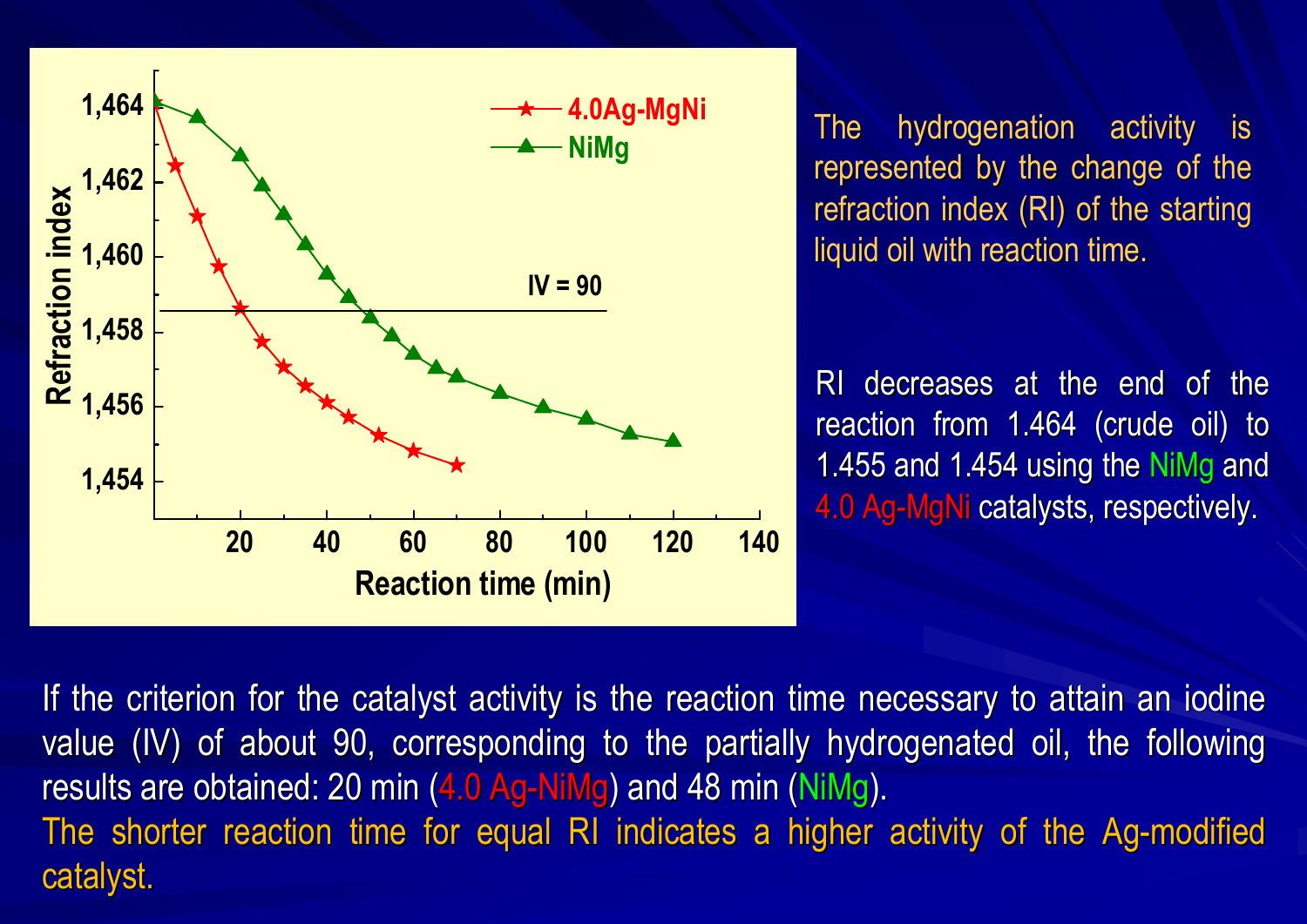| <i>in situ reduction at</i><br>$-430^{\circ}$ C/5h |     |                                                                                  |               |                            |
|----------------------------------------------------|-----|----------------------------------------------------------------------------------|---------------|----------------------------|
| <b>Sample</b>                                      |     | $ \mathsf{Ssp}\left(\mathsf{m}_{\mathsf{Ni}}^2/\mathsf{g}_{\mathsf{Ni}}\right) $ | $d_{Ni}$ (nm) | Ni <sup>0</sup> dispersion |
| NiMg-r                                             | 205 | <b>38</b>                                                                        | 15            | 5                          |
| <b>4.0Ag-NiMg-r</b>                                | 238 | 50                                                                               | 10            | 8                          |

The catalytic activity may be explained by the results from  $H_2$ -chemisorption measurements, carried out at room temperature, after activation of the precursors. It is well known that Ag<sup>0</sup> does not chemosorb  ${\sf H_2}$  at room temperature and thus the  ${\sf H_2}$  chemisorption occurs only on the reduced  $\overline{\phantom{a}}$ Ni<sup>0</sup> atoms.

The Ag-modified precursor chemisorbs larger amount of hydrogen, has higher Ni<sup>0</sup> surface area, smaller nanoscaled nickel crystallites and higher Ni<sup>0</sup> dispersion compared to the unmodified sample.

Considering that the hydrogenation reaction takes place on the surface of the catalyst, larger Ni<sup>0</sup> surface area contributes to the formation of a higher number of active sites, namely nickel surface atoms, where the reaction occurs.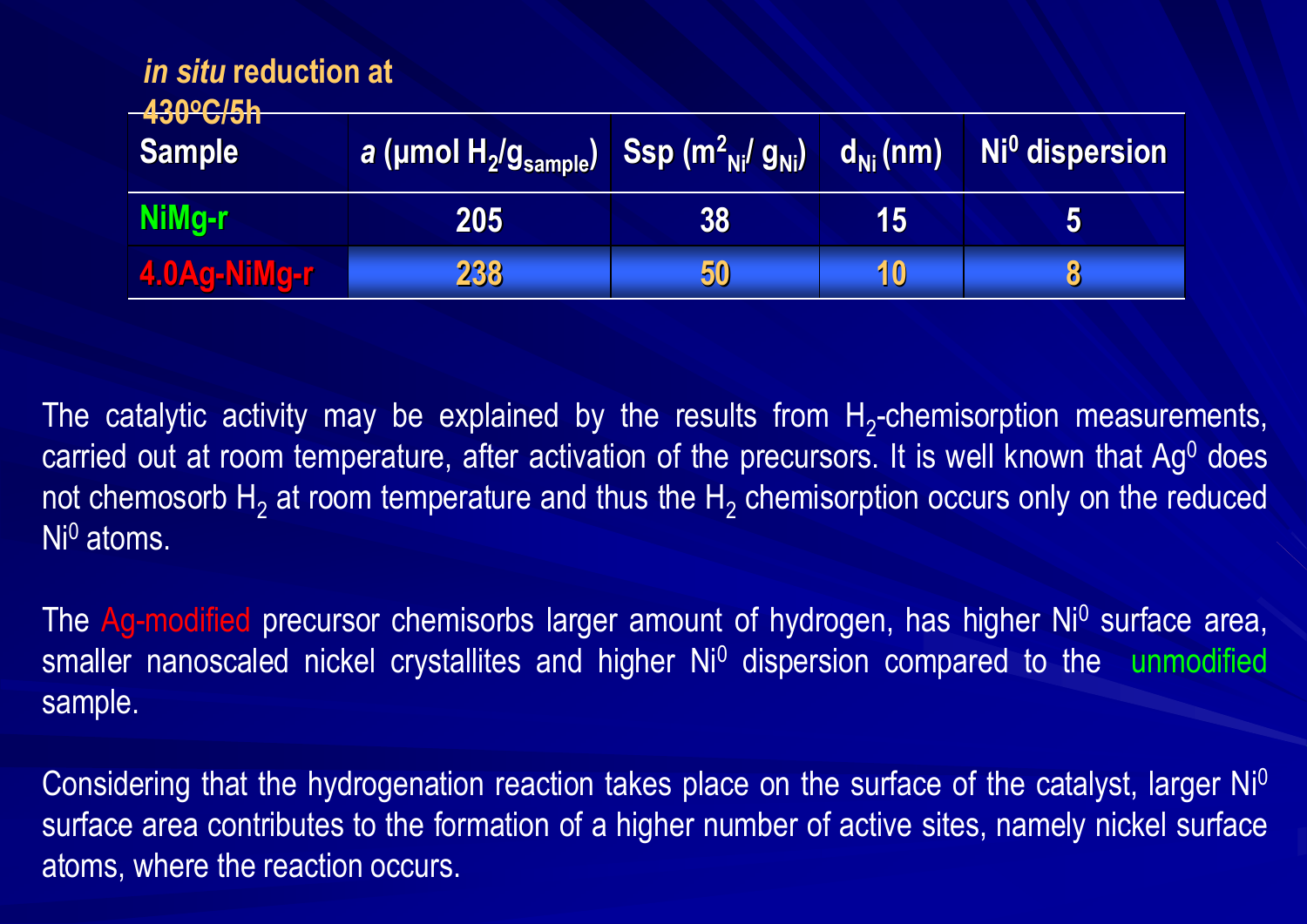

O

- $\Rightarrow$  the strength of the Ni -O-Si interaction;
- $\Rightarrow$  the reducibility of the Ni<sup>2+</sup> species;
- $\Rightarrow$  the degree of Ni<sup>0</sup> crystallization;
- $\Rightarrow$  the values of Ni<sup>0</sup> particles, Ni<sup>0</sup> surface area, and Ni<sup>0</sup> dispersion;
- $\Rightarrow$  the hydrogenation activity.

The sample of the highest Ag content seems to be a more promising catalyst for vegetable oil hydrogenation.